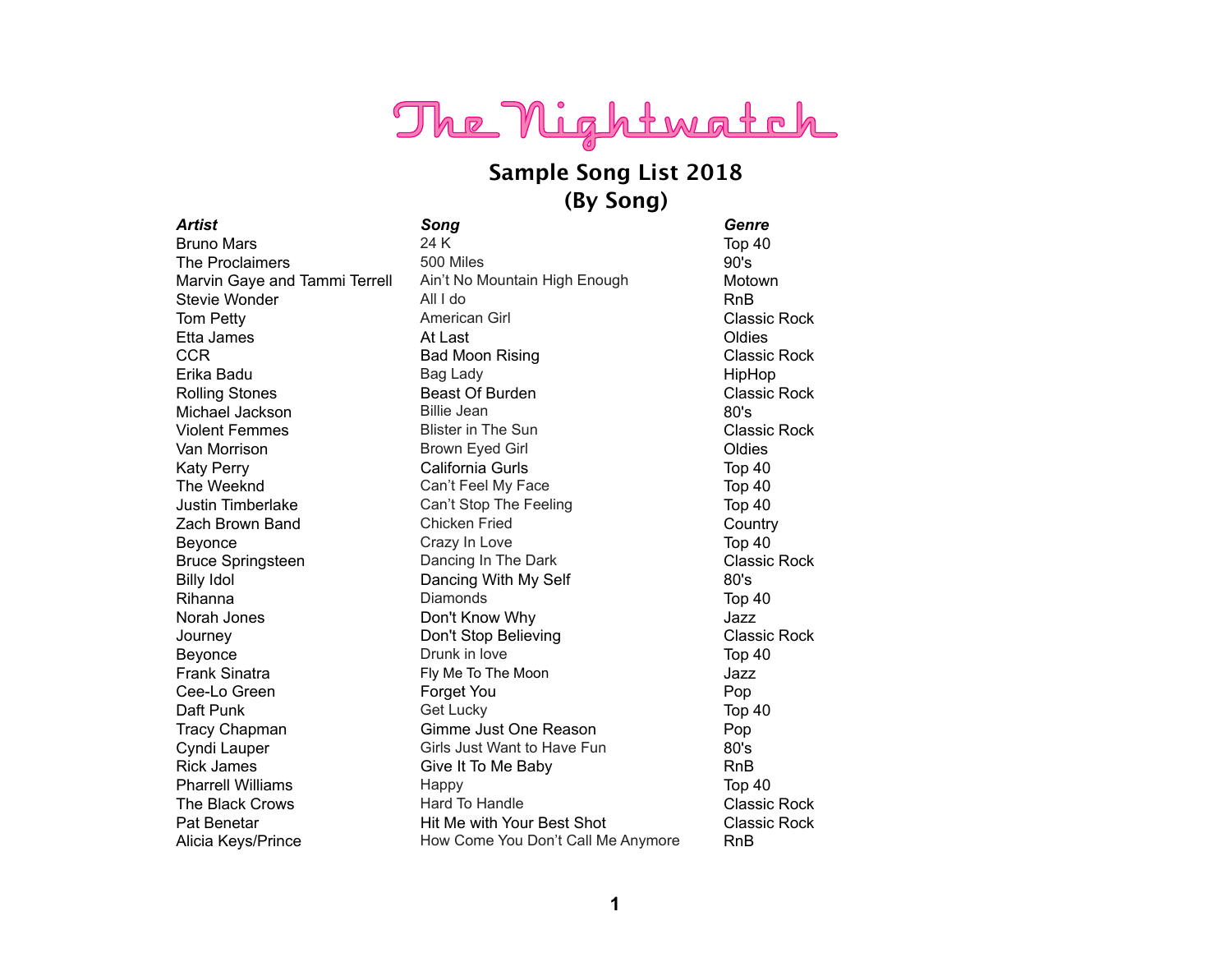# The Nightwatch

### **Sample Song List 2018 (By Song)**

Bruce Springsteen **Hungry Heart** Classic Rock The Ramones I Wanna Be Sedated Classic Rock Whitney Houston **I** Wanna Dance With Somebody 80's Jackson 5 I Want You Back Motown Etta James **I'd Rather Go Blind** Coldies **I'd Rather Go Blind** Chuck Berry Johnny B Goode (blues) Oldies The Fugees **Example 20's** Killing me softly **Killing the Solution Contract Contract Contract Contract Contract Contract Contract Contract Contract Contract Contract Contract Contract Contract Contract Contract Contract Con** Prince **Rights** Robert Kiss **Rights** Robert Rights Rights Rights Rights Rights Rights Patty Lebell **Lady Marmalade Patty Lebell** 70's Dixie Chicks/Stevie Nicks Landslide Pop Madonna **Mathematic Contract Contract Contract Contract Contract Contract Contract Contract Contract Contract Contract Contract Contract Contract Contract Contract Contract Contract Contract Contract Contract Contract Cont** Meghan Trainor **Like I'm Gonna Lose You** Top 40 Bon Jovi **Example 2** Living On a Prayer **Classic Rock** Classic Rock Bruno Mars **Example 20** Locked out of heaven Top 40 B 52's **Example 3** Love Shack **Pop** B-52's Boys Love Shack 80's Kelly Clarkson **Love so soft** Clarkson **Top 40** Bill Withers **Example 2018** Lovely Day **Motown** Motown Tom Petty **Mary Jane's Last Dance** Classic Rock Rolling Stones **Miss You Classic Rock Classic Rock** Billy Idol **80's** Mony, Mony Mony 80's Bob Seger Old Time Rock and Roll Classic Rock Ed Sheeran **Perfect** Perfect **Top 40** Tina Turner **Rights** Proud Mary **Rights** RnB Prince **Purple Rain** Pop **Purple Rain** Pop **Prince** Pink **Raise Your Glass** Top 40 Clean Bandit **Rather be Top 40** Clean Bandit Amy Whinehouse **Rehab Pop Pop** Aretha Franklin **Respect** Respect **Motown** Motown Michael Jackson **Rock With You 80's** Rock With You Adele **Rolling in the Deep** Top 40 Rolling Stones **Satisfaction (I Can't Get No)** Classic Rock Spice Girls Say You'll Be There **1998** Say You'll Be There **1998** Solve Solve Solve Solve Solve Solve Solve Solve Solve Solve Solve Solve Solve Solve Solve Solve Solve Solve Solve Solve Solve Solve Solve Solve Solve Solve Earth, Wind and Fire **September** September **RnB**